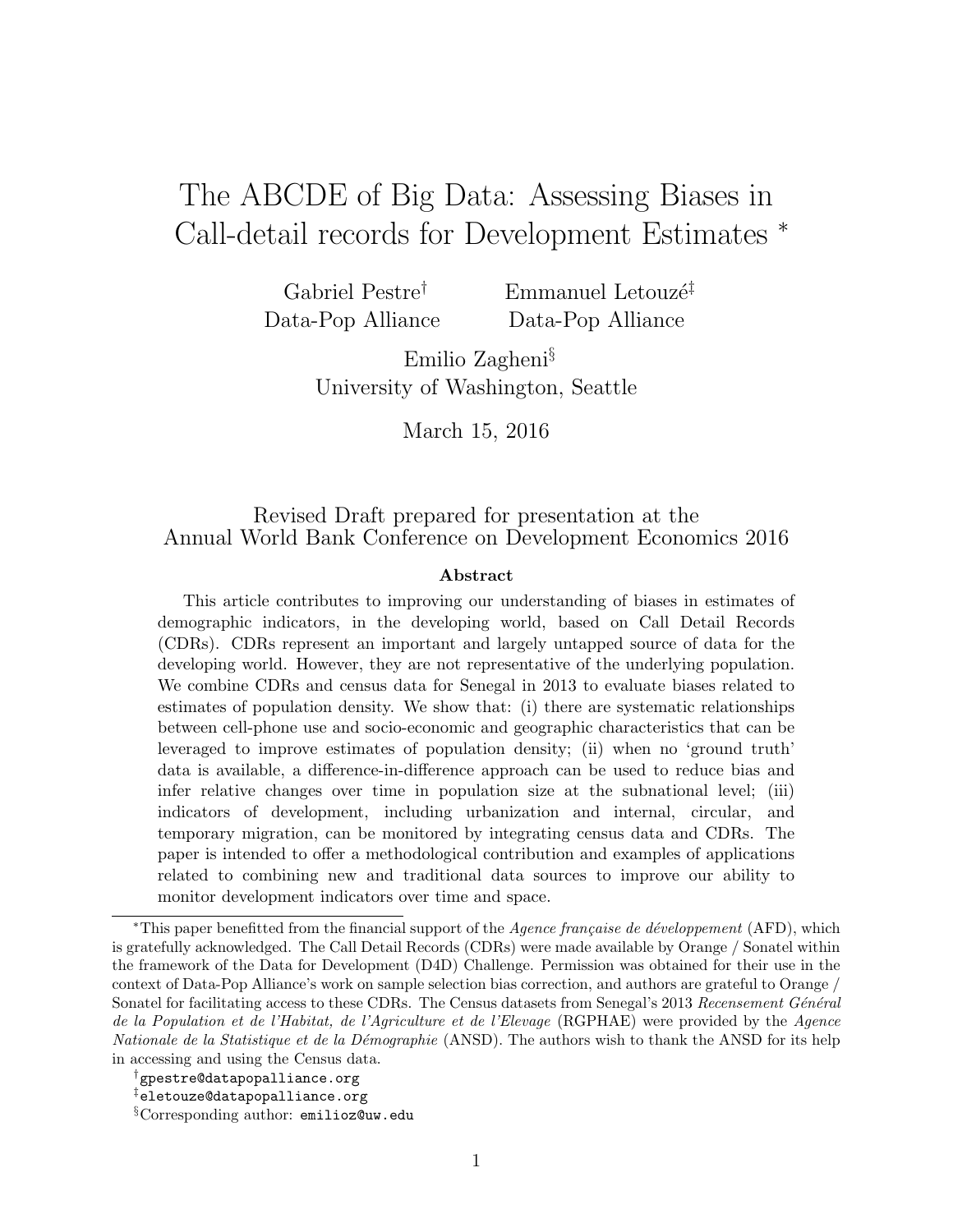## 1 Introduction

This paper addresses a critical yet widely under-researched question for using 'Big Data' to produce socio-economic and demographic estimates (talker referred to as 'development estimates'): most data have not been produced for research purposes and the sample is typically not representative of the underlying population. Specifically, we use what has become one of the most sought-after kinds of Big Data—cell-phone data, in particular call detail records (CDRs) made available as part of the 2014 Orange Data for Development (D4D) Senegal Challenge—to estimate population densities in Senegal and contrast the results with the latest Census to understand the nature and size of the biases.

This paper builds on and feeds into the now large body of research that has leveraged Big Data—understood both as new kinds of passively emitted data about people's actions and interactions and as powerful computing techniques—in general, and CDR analytics in particular, to infer a wide range of social, economic, and demographic indicators. Many papers have come out of the D4D Senegal Challenge—and indeed the winning paper was precisely about using these digital breadcrumbs to infer sociodemographic indicators [4]. However, to our knowledge, this is the fist time that Senegal's 2013 Census has been used for analytical purposes in conjunction with CDRs, to improve our understanding of sample selection bias and how to address it.

The attention paid to Big Data by the development policy and research communities in recent years has sprung from two main sets of factors that can be lumped under the broad categories of supply and demand. On the demand side is the dearth of good—i.e. reliable, timely, disaggregated—data on development processes and outcomes that is believed to constrain development policy and programming. This has been compared to a "statistical tragedy" in the case of Africa—in reference to the continent's "growth tragedy" of the 1990s [9]. The availability of reliable, up-to-date, disaggregated data covering a wider range of human development dimensions has improved over time notably thanks to the Demographic and Health Surveys (DHS) programs in the mid-1980s and the Millennium Development Goals (MDG) monitoring framework since 2000, but many data gaps remain as the world faces the uphill tasks of achieving the Sustainable Development Goals (SDGs).

The supply side refers to the expectations raised by the "Data Revolution"—and of "Big Data for development" as a general and fast emerging field of practice. In less than a decade since the early years when it was shown that GDP could be inferred "from outer space" using light emissions, Big Data's potential to address some of the world's most acute challenges has spurred a great deal of both excitement and skepticism. The debates surrounding the topic have many facets that go beyond the scope of this paper—including political, ethical, and legal [14, 15]—and with time a growing consensus is found on some of the most contentious issues.

But excessive claims about the real state of knowledge [21] and too little attention to the central issue of statistical representativeness have continued to fuel skepticism amongst many traditional social scientists—chief of which demographers. We hope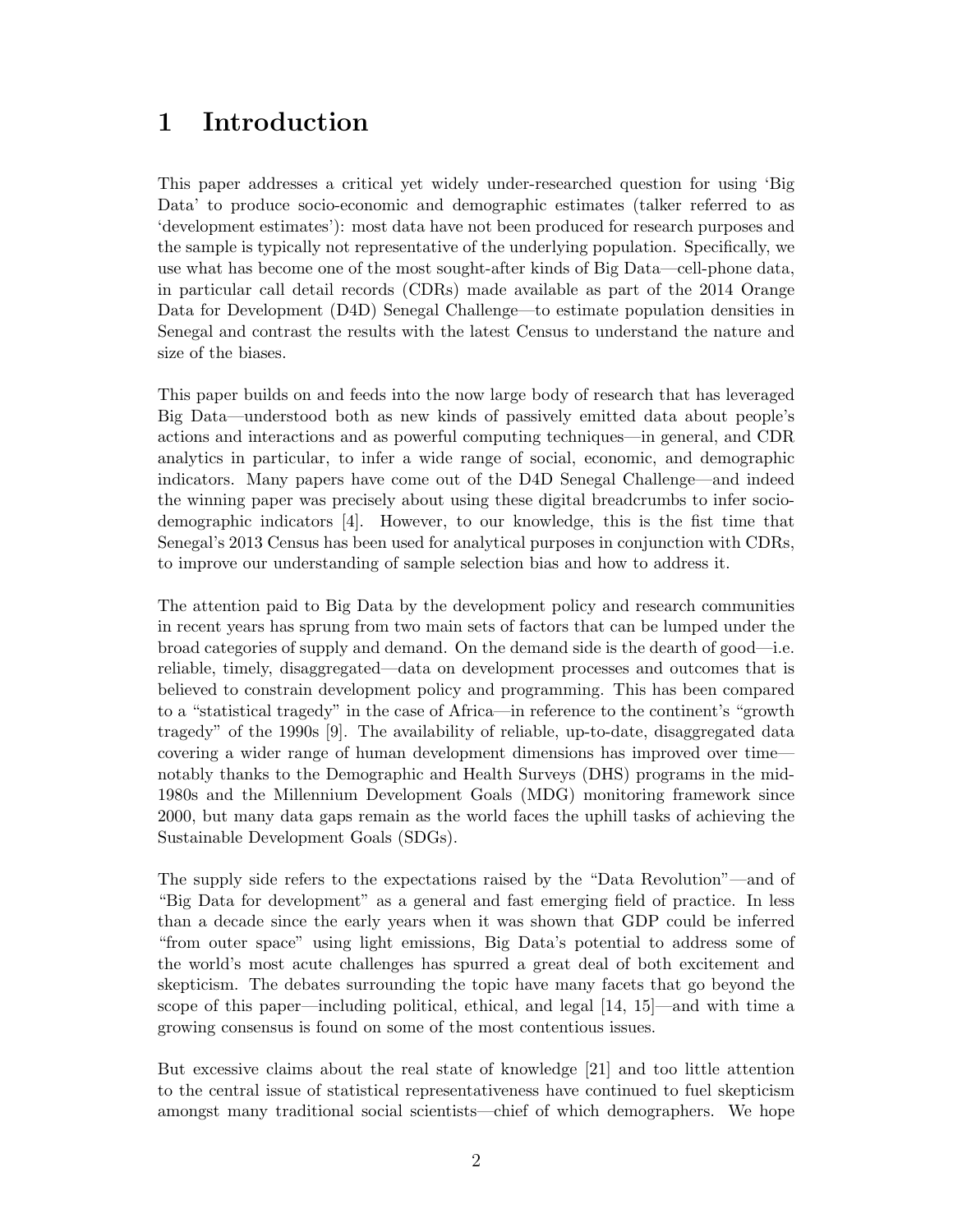this paper will show promising avenues for better assessing and addressing sample selection bias in Big Data sources and help spur the interest of demographers and other social scientists in fulfilling Big Data's potential and producing methods to generate development estimates.

The rest of this paper is organized as follows. Section 2 presents the context and rationale for the paper in more depth; section 3 introduces the data sources that we used: CDRs and Census data for Senegal in 2013; section 4 presents the results that we obtained in terms of improving our understanding of the biases in CDRs for estimating population density in the context of the developing world; section 5 discusses the possibility of applying these results to lower levels of disaggregation; section 6 presents a difference-in-difference approach to reduce biases when estimating relative changes in population size over time. An illustrative example for the region of Dakar is offered. Finally, section 7 provides a short discussion of our work, the implications, and the next steps.

## 2 Contextualization and motivation: the promise and pitfalls of Big Data-based development estimates

As mentioned in the introduction, the idea of using Big Data to produce development estimates has been traced back to a frequently-cited paper which found that light emissions picked up by satellites could track GDP growth and proposed that they could supplement national accounting in data-poor countries [12]. This finding has been validated in other sources<sup>1</sup>, but there is also evidence that this relationship can fade once the penetration of electric lighting approaches saturation [13, 20].

In more recent years, the high rate of growth of cell-phones penetration and use around the world, as well as the richness of information about the individual and collective behavior of users embedded in CDRs, have made them the focus of a large number of scientific articles and debates. In particular, the fact that people move with their cell-phones has given rise to a whole strand of research attempting to infer population movement and distribution, both in crisis and non-crisis contexts  $[8, 3, 10]$ .

The value or having estimations of population movement, distribution, and potentially structure by age and gender, before, during and after a natural hazard, is very high. Promising applications have been developed. For example, Pastor-Escuredo et al. [17] studied how people moved before and after the major 2009 floods in the Mexican state of Tabasco. These reconstructions of the flood's impact were validated against the assessment of the flood area from Landsat-7 images, as well as official figures on the number of displaced people. Other examples in the cases of post-earthquake mobility

<sup>1</sup>See for example, Chen and Nordhaus [5] and Olivia et al. [16] (who use 'gold standard' data on electrification and economic growth for 5,000 sub-districts in Indonesia between 1992 and 2008).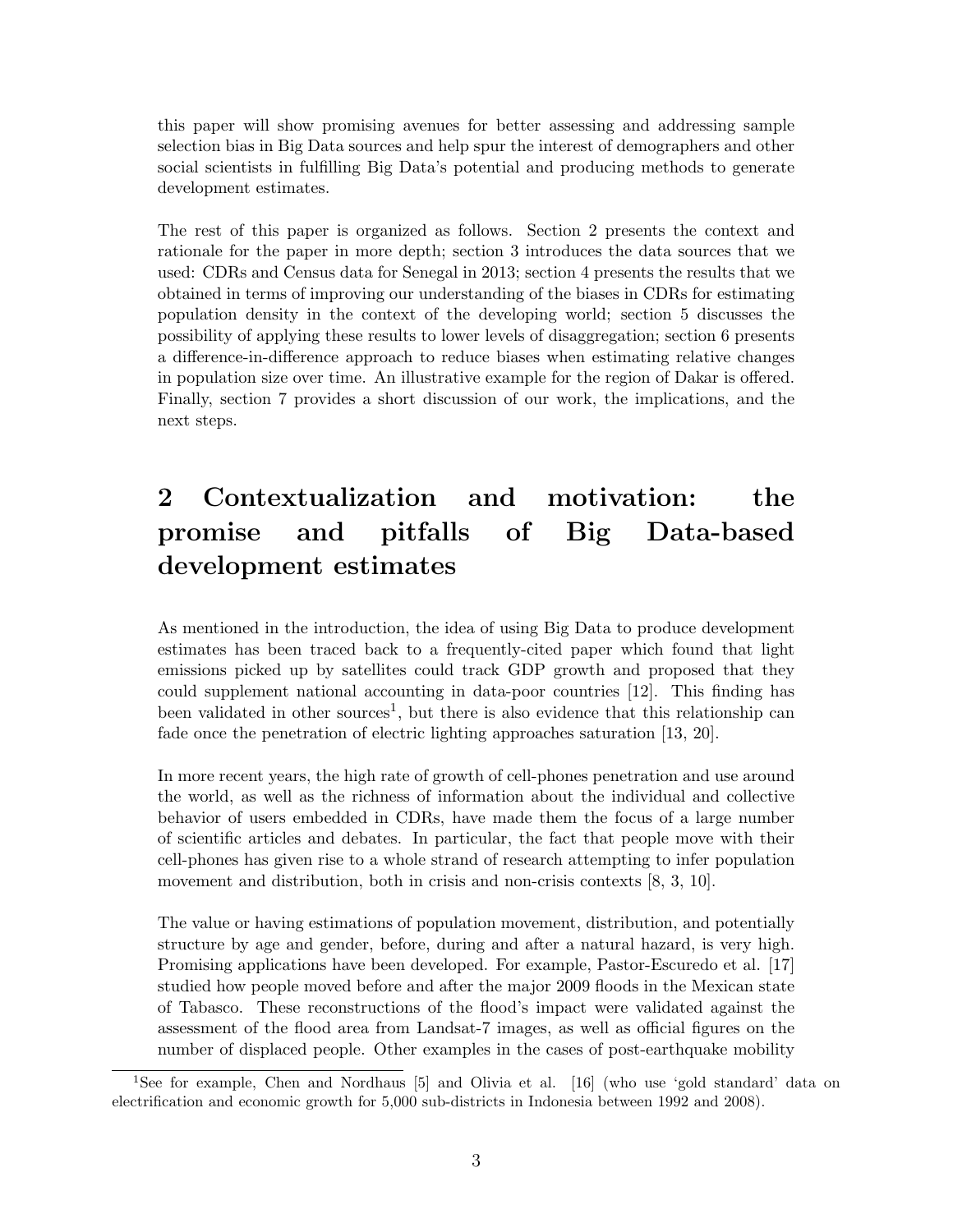analysis using CDRs include the case of Rwanda [3], and Flowminder's work in Haiti and in Nepal [10].

However, inferring population-wide estimates from a sample of the population (i.e. the subset of people who own and use a cell-phone at any given point in time) requires an understanding of how well that sample represents the population it is drawn from. This kind of problem with digital data was first exposed in some length for the specific case of relying on crowdsourced data by Patrick Ball, Jeff Klingner, and Kristian Lum in March 2011 [2]. In this context, data from volunteers were used to infer building damage in Haiti after the 2010 earthquake, but the signals actually painted a misleading picture because proximity to damage correlated strongly (negatively) with people's willingness and ability to report it. The bulk of reports, controlling for building location, indeed came from less damaged zones [2]. A similar problem was raised after Hurricane Sandy hit the New York and New Jersey areas of the United States in 2012, when most of the Tweets about Sandy came from Manhattan—an area which was hit much less than other parts of New York and New Jersey [6].

The issue is of course not limited to crisis contexts where the event itself affects the sample and its behavior. The possibility of making population-wide inferences from data from digital devices and services in the absence of additional information is limited by the simple fact that not everybody has access to these devices and services. Moreover, and critically, access and usage are not randomly distributed.

Overall, three main sources of biases can be identified:

- 1. Selection bias: people who use a cell-phone or who sign up with a specific carrier are not necessarily representative of the underlying population; some people text instead of calling, so they don't show up in call lists.
- 2. Compositional changes: the characteristics of the people in the sample change over time: some people start using their phone with the provider, some stop using a phone.
- 3. Behavioral changes: people change the way they use cell-phones over time for various reasons, and users may use their cell-phones in different ways during the week or during the weekend, when on vacation or at work, etc.

Valid estimates could be drawn from non-representative samples, without any correction, in some specific cases. For example, if the underlying population thinks in the same way about a specific issue. For instance, asking the micro-subset of billionaires whether they prefer dining with friends or plowing a field will likely yield similar results to those found in the population at large. But in most cases the 'signals' coming from the non-representative fraction of the population will not provide a good picture of the experience or perspectives of its whole because different people think and act differently.

Well-understood bias can nonetheless be accounted for and corrected to some extent by understanding how sample selection bias may skew the representation of each group in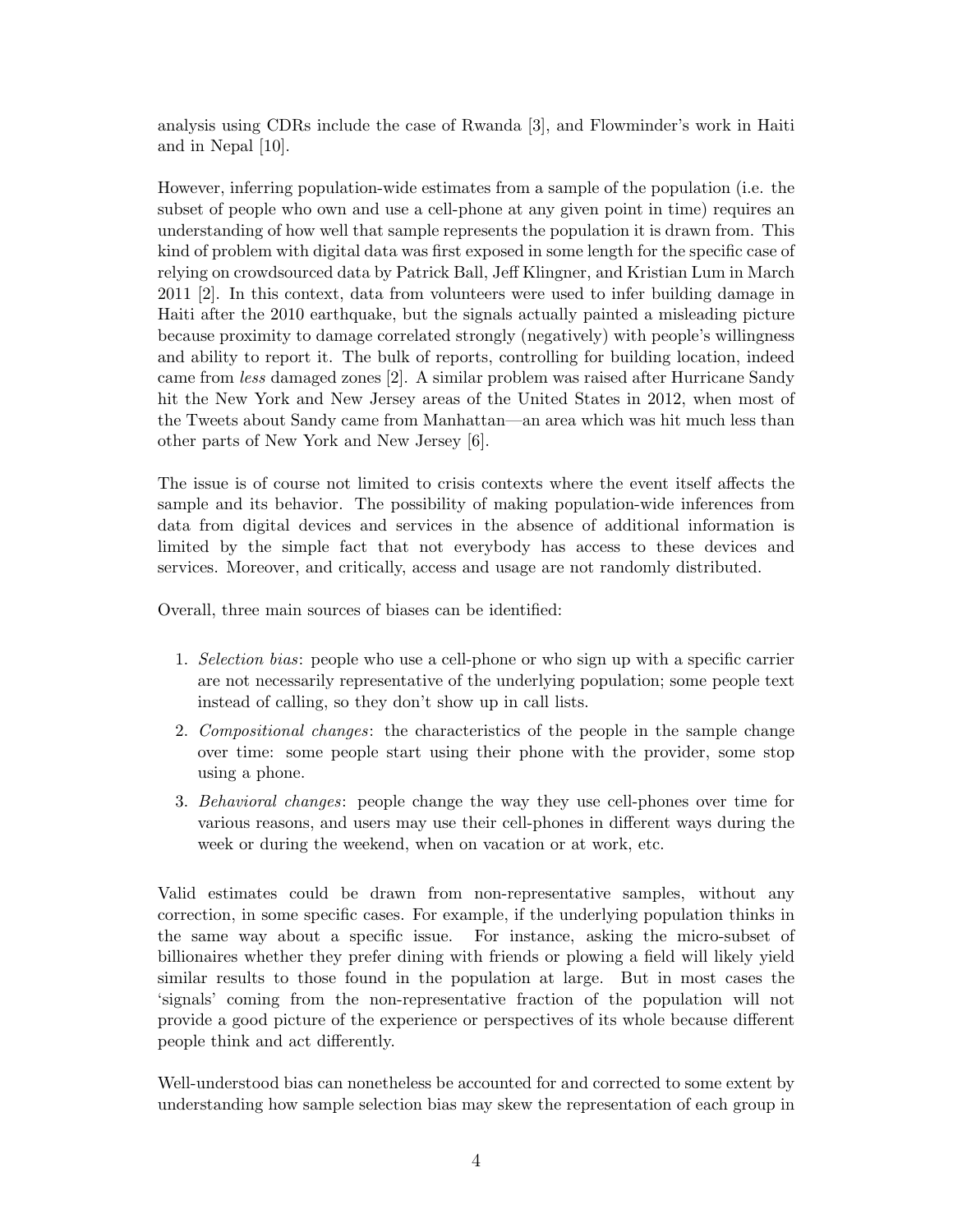the sample (i.e. the dataset) and 'unskewing' the data by giving more weight to certain observations (i.e. entries in the dataset). This is commonly referred to as sample bias correction. The key is to bring in other variables (such as the proportion of people in each age group who use the technology in question, in the case of most digital data) and use them to account for the under- or over-representation of certain groups within the sample, in order to get a better picture of the whole population.

Early work in this area has been done by Zagheni and Weber using data provided by Yahoo! about email user accounts. In their 2012 paper "You are where you E-mail" [22], the authors propose a method for studying human migration patterns based on geographic information for a large sample of Yahoo! e-mail messages, self-reported demographic information of Yahoo! users, migration rates for 11 European countries gathered by Eurostat from national statistical agencies, and international statistics on Internet penetration rates by age and gender. Based on IP address, they determine the country from which a user sends the most emails, then study how that location changes over time across all users.

In order for these observations to provide a reliable estimate of global migration, Zagheni and Weber apply a sample bias correction method reflecting the following assumptions:

- "when Internet penetration is very high, then the population of Yahoo! users is highly representative of the entire population" [22];
- there is an "over-representation of more educated and mobile people in groups for which the Internet penetration is low" [22].

They subsequently divide the observations according to gender, age group, and country, and apply a different correction factor to each group—the lower Internet penetration, the greater the expected bias, and the more correction is needed. They then calibrate their preliminary emigration estimates for 11 European countries against data on agespecific emigration rates published by Eurostat for those countries in 2009, in order to estimate a shape parameter for each subgroup. From these shape parameters, they then estimate emigration rates, by age and gender, for a large number of countries and discuss their results for two cases, the United States and the Philippines [22].

The reliability of their correction factor depends a lot on the availability of ground truth data to calibrate the shape parameter. As the authors point out, using data for European countries with relatively high Internet penetration rates means that there is a larger uncertainty for developing countries in their model:

"estimates for countries with high Internet penetration rates are not very sensitive to changes in [the shape parameter]  $k$ , whereas estimates for countries with low Internet penetration rates are. Since we only have statistics from European countries, the likelihood function with respect to the parameter  $k$  tends to be fairly flat, meaning that we have rather high uncertainty" [22].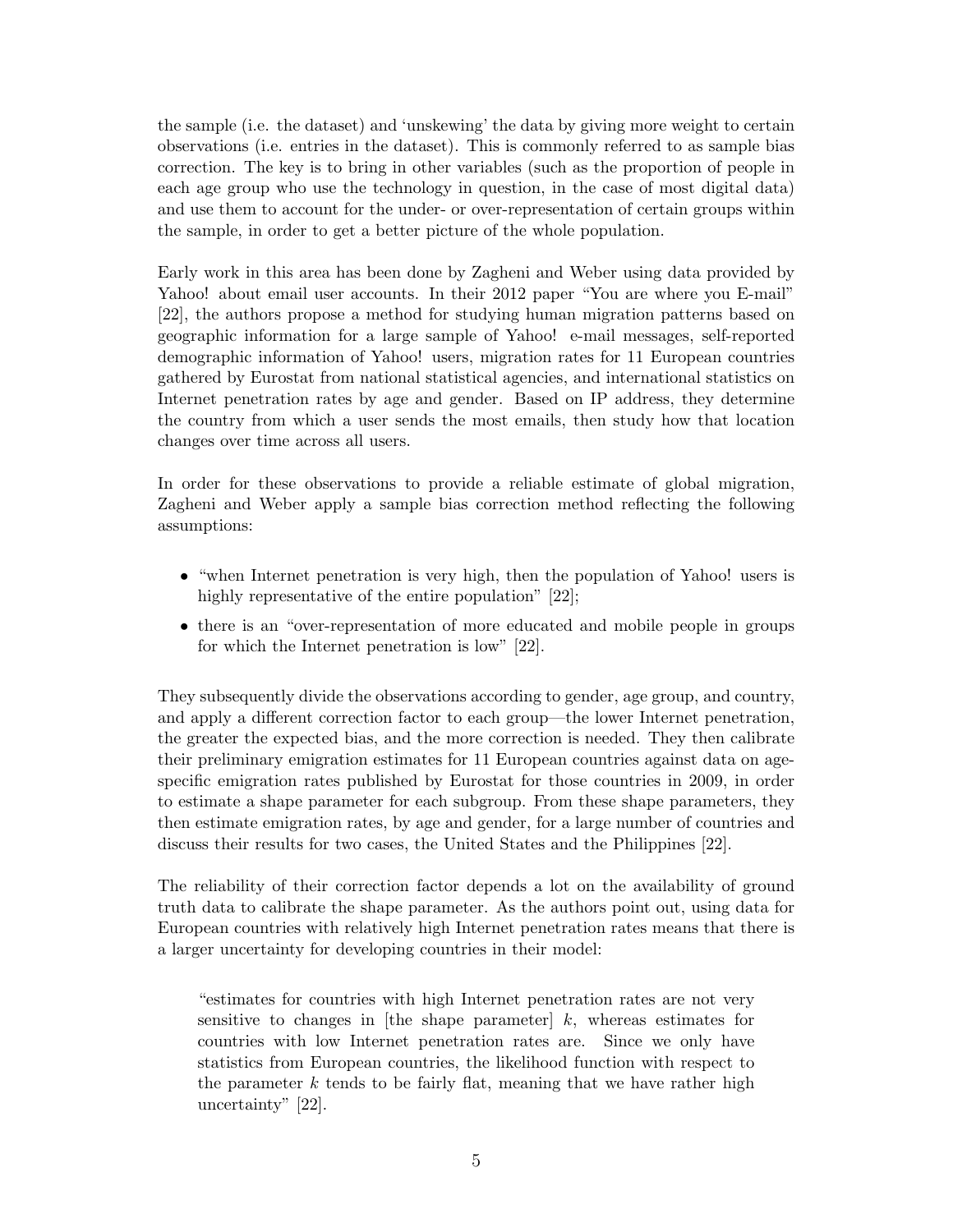A similar observation was made by Deville et al. regarding their estimates of population densities in France and Portugal: "applying the method to low-income countries where penetration rates are increasing rapidly but still exclude an important fraction of the population would require further sensitivity analyses of the impact of phone use inequalities, especially as marginalized populations also are the most vulnerable to disasters, outbreaks, and conflicts" [8].

In other words, correcting for sample selection bias is essential and sample bias correction requires solid ground truth data for calibration. In the next sections, we will introduce the data that we have for Senegal and present the methodology that we propose to address the issue of sample bias in the specific case of population density in Senegal.

### 3 Data

#### 3.1 Call Detail Records from Orange

Our analysis uses anonymized Call Detail Records (CDR) of phone calls and SMS exchanges between more than million Orange customers in Senegal between 1 January 2013 to 31 December 2013. These CDRs were released as part of Orange's 2014 Data for Development (D4D) Challenge [7]. The D4D Challenge provided 3 different datasets:

- Dataset 1: One year of site-to-site traffic for 1666 sites on an hourly basis;
- Dataset 2: Fine-grained mobility data (site level) on a rolling 2-week basis with bandicoot behavioral indicators at individual level for about 300,000 randomly sampled users;
- Dataset 3: One year of coarse-grained (3rd administrative level) mobility data with bandicoot behavioral indicators at individual level for about 150,000 randomly sampled users.

The methodology in this paper employs Dataset 3, which provides the complete call list for the 2013 calendar year for 146,352 users meeting both of the following criteria:

- 1. Users having interactions on more than 75% of days in the given period.
- 2. Users having had an average of less than 1000 interactions per week (since users with more than 1000 interactions per week were presumed to be machines or shared phones).

The CDRs provide the point of origin of the call at country's 3rd administrative level (i.e. the arrondissement, of which there are 123 in this dataset), which allows us to estimate how many Orange callers were present in each arrondissement on a given day (given that the sample in Dataset 3 is representative of Orange subscribers).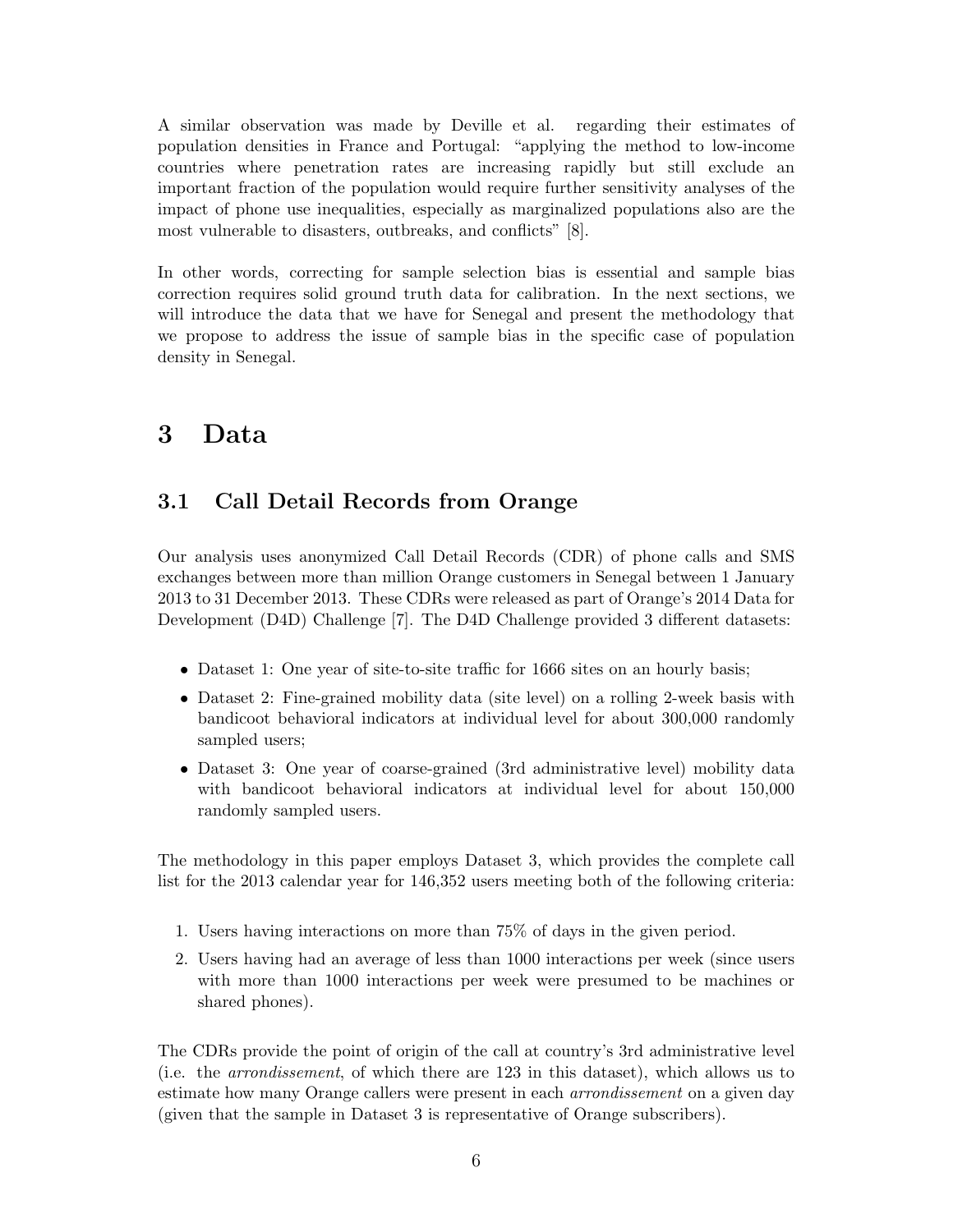#### 3.2 Census data from ANSD Sénégal

Our population and demographic data comes from the Recensement Général de la Population et de l'Habitat, de l'Agriculture et de l'Elevage (RGPHAE), Senegal's official census, which is carried out by the Agence Nationale de la Statistique et de la Démographie du Sénégal (ANSD). The 2013 edition of the RGPHAE was conducted over the 21 day period from November 19 to December 14 of that year.[1]

The ANSD provided us with a one-tenth sample of the Census, which contains datasets on individuals, households, emigration, deaths, agriculture, and livestock. We focused mainly of variables from the individuals and households datasets.

This data is used as a ground truth, to calibrate CDR-based estimates, which is made possible by the fact that the Census and CDR data cover roughly the same period. The goal of this analysis is, on one hand, to develop a methodology for using CDRs to calculate census-like indicators of population and demographic characteristics; and on the other hand to study in depth how the CDRs paint a biased picture of the general population, and how some of those biases can be accounted for to make good use of the CDRs as a complement to the census.

#### 3.3 Geolocation of the CDR and Census data

Senegal is administratively divided into 4 levels:

- $r\acute{e}qion$  (region)
- *département* (department)
- commune / arrondissement / ville (CAV)
- commune d'arrondissement / commune rural (CACR)

It should be noted that the 3rd administrative level, generally referred to as CAV, includes includes communes and villes (generally large towns and cities, respectively), which are administered separately from communes. However, for historical reasons, each commune and ville generally lies within the geographic boundaries of a single arrondissement.

The CDR dataset assumed that the country was neatly partitioned into arrondissements at the 3rd administrative level, and used a scheme with 14 regions, 45 departments, and 123 arrondissements. A number of communes and villes were therefore groups with their nearest arrondissement in the data we received from Orange. The census data is geolocated to Senegal's 4th administrative level (commune d'arrondissement / commune rural), and is divided into 547 such areas.

Using a combination of spatial merges in GIS, consultation of Senegal's laws pertaining to changes in the administrative division of the country [18, 19], and tables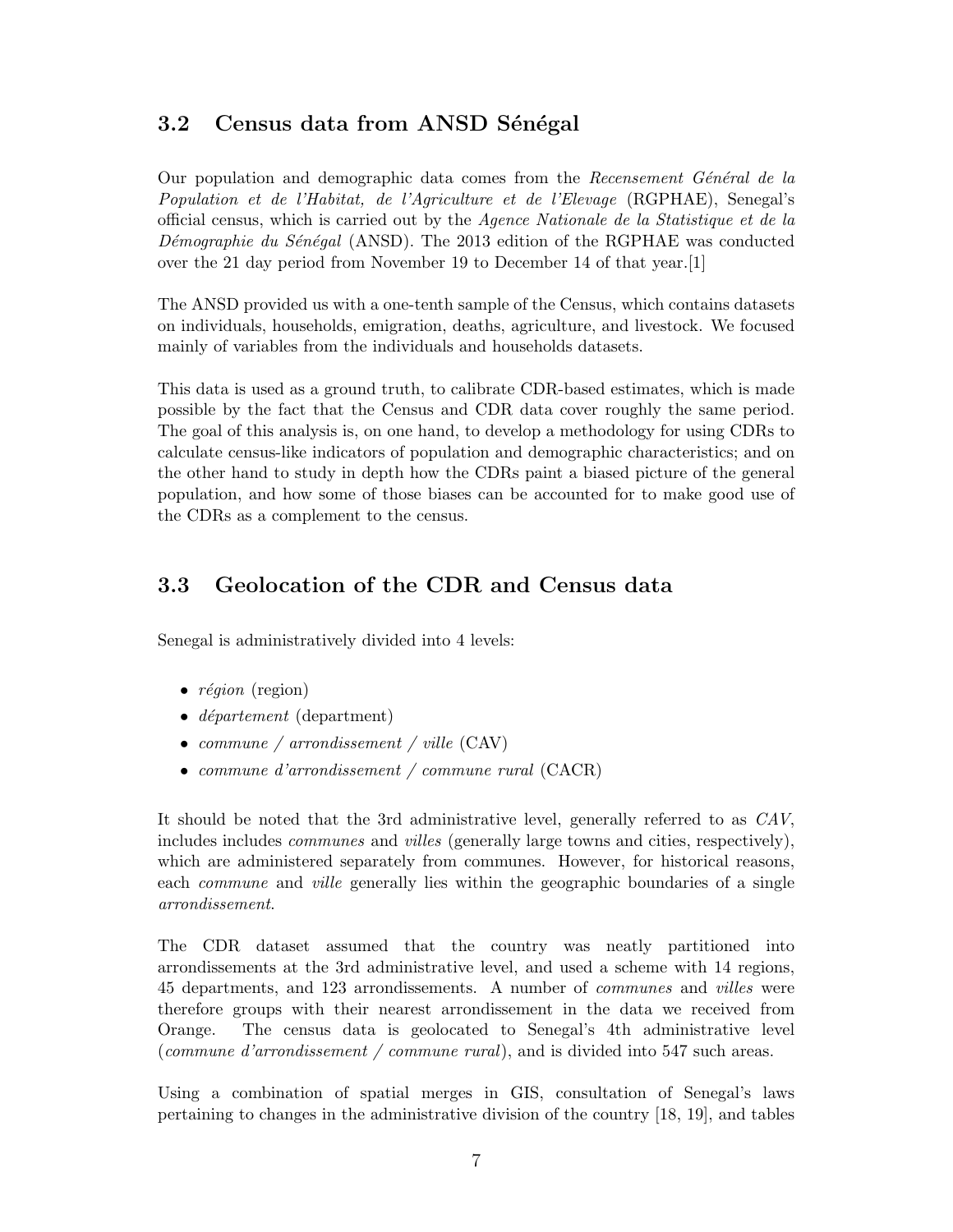

Figure 1: Administrative breakdown of Senegal used by the CDR dataset.

of administrative areas from the GADM database of Global Administrative Areas [11], we were able to map all 547 areas in the census data to exactly one of the 123 areas in the CDR data.

## 4 Estimating Population Density using Call Detail Records

#### 4.1 The standard approach for evaluating population density

In the literature about modeling population density using CDRs, the standard approach relies on the following model:

$$
\log(P) = \alpha + \beta \log(U) + \epsilon \tag{1}
$$

Where  $P$  is population size for a specific geographic area and time; U is the number of cell-phone users for the respective geographic area and time;  $\alpha$  is a scale ratio parameter;  $\beta$  is the parameter that describes the superlinear effect in the relationship between users and population size;  $\epsilon$  is a random error. The parameters are typically estimated using a regression model (see Deville et al. [8]).

The model described in equation (1) has proven useful in the context of high-income countries, with rather uniform cell-phone penetration rates. The same baseline model performs quite well with our data for Senegal. Figure 2 shows an example of model fit for equation (1) using Census and CDR data for Senegal (2013). With an  $\mathbb{R}^2$  equal to 0.768, the relationship seems to hold fairly well in the Senegalese context.

However, when we looked into errors and spatial correlations, we observed systematic pattensrns. For example, figure 3 shows ratios of population size and number of callers at the arrondissement level in Senegal. These values can be interpreted as the inverse of cell-phone penetration rates. An initial exploratory analysis indicates that there are some patterns in the distribution of cell-phone penetration rates, with clusters that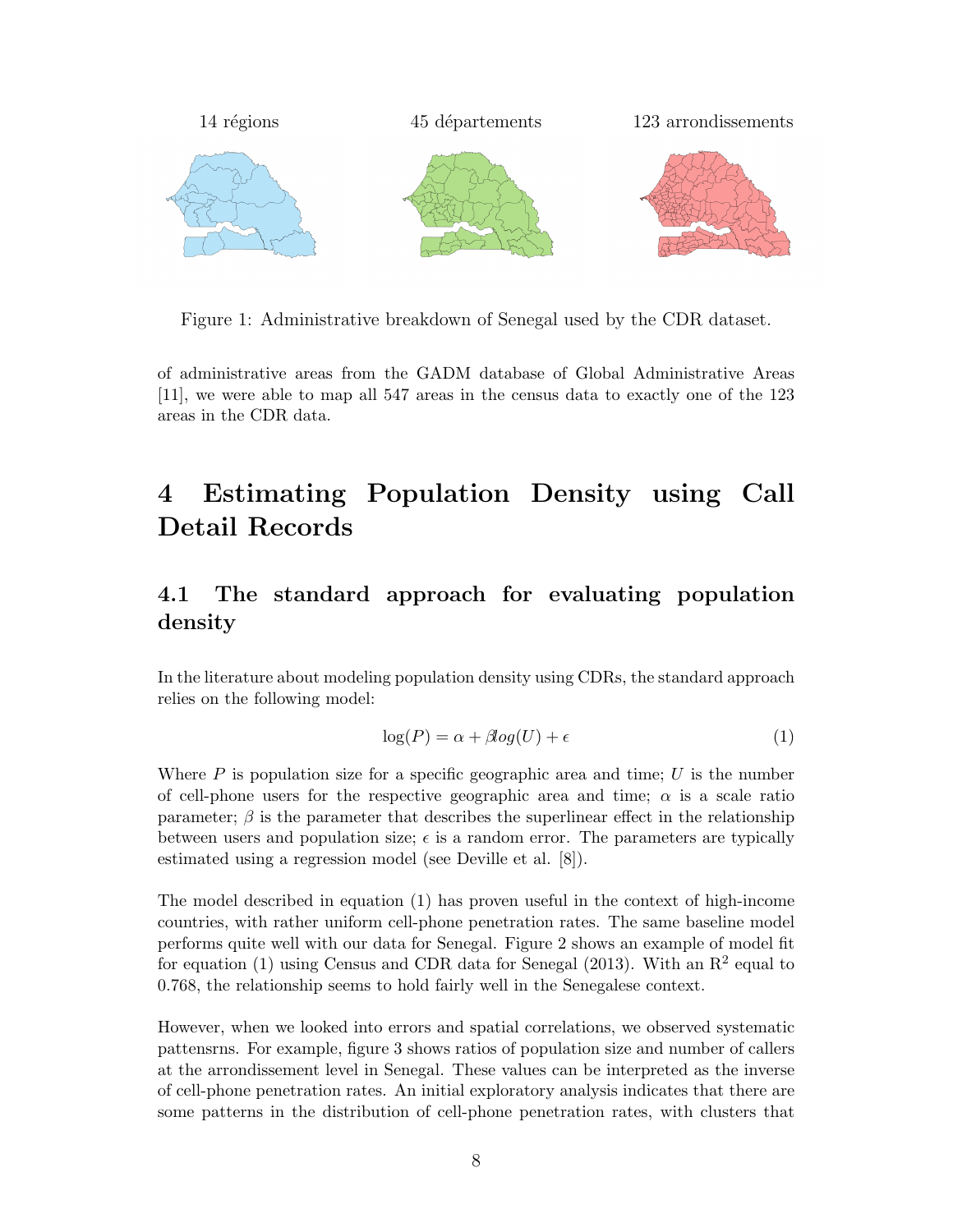

Figure 2: Fit for the regression model of population size on number of callers (log-log scale) for Senegal (2013).

form for areas that are geographically close, or that have the same type of urban vs rural setting, or with similar demographic characteristics. In the next section, we will discuss an illustrative example and some analyses related to this issue.



Figure 3: Ratios of population size and number of callers in our CDR sample, for arrondissements in Senegal (2013).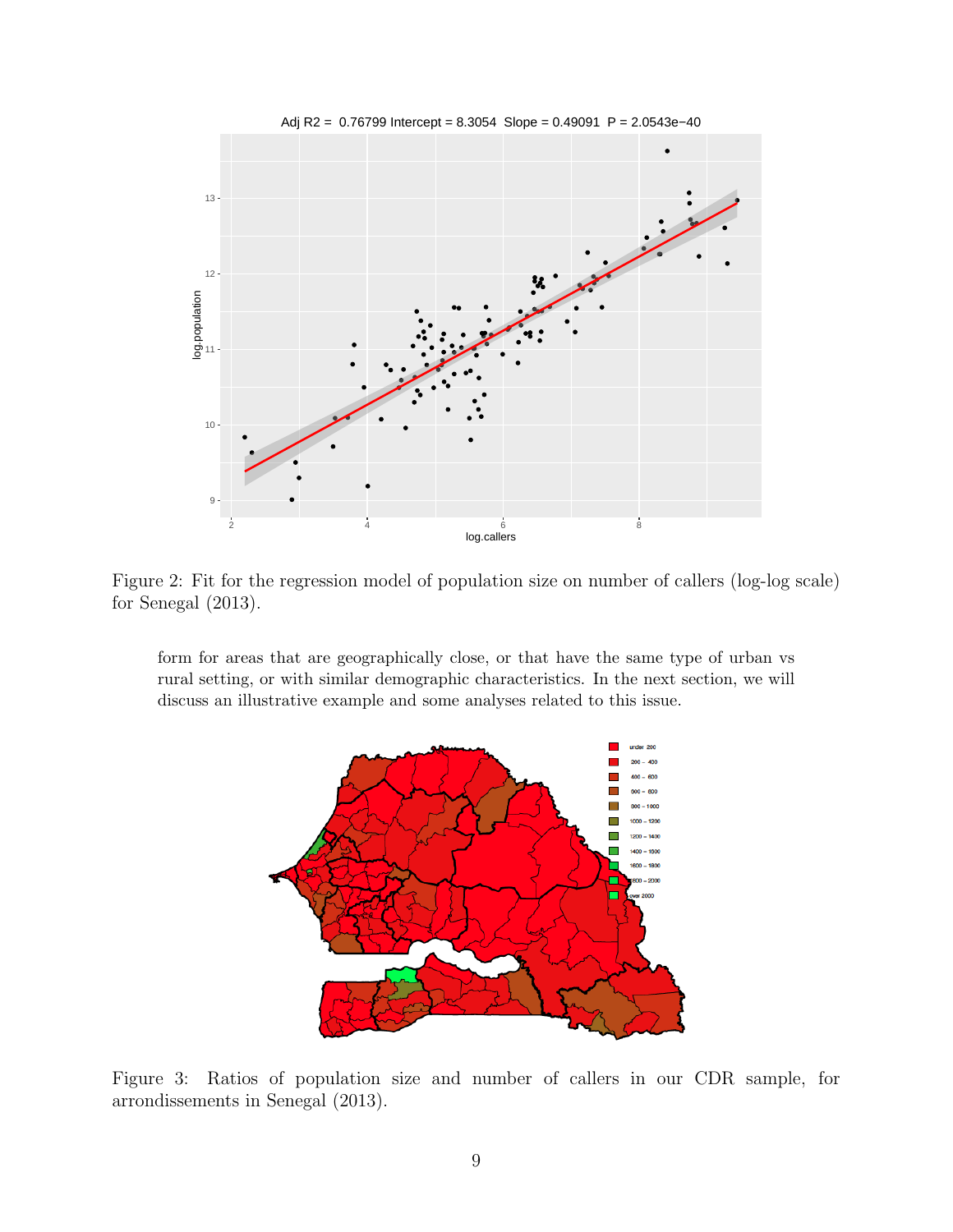#### 4.2 Using Census data to identify patterns of bias

Census data provide valuable information about socio-demographic and economic characteristics of each arrondissement in Senegal. This information can be leveraged to understand whether there are systematic biases in the relationship between population size and number of callers.

Figure 4 shows the relationship between the number of callers and the actual resident population at the arrondissement level in Senegal. Figure 5 and figure 6 show the corresponding relationships at the *département* and *région* levels, respectively. The data points are color-coded to indicate the average age of the population in each administrative, based on Census information. It is relevant to observe that there are systematic differences across age groups. The red data points, for areas with younger populations, lie mostly above the regression line. Conversely, the green data points, for areas with older populations, lie mostly below the regression line. In other words, using the standard model of equation (1) leads us to underestimate population size/density in regions with younger populations, and overestimate it in regions with older population age structure. This holds true at the *arrondissement*, *département*, and *région* levels.



Figure 4: Relationship between the number of callers (from CDR data) and the actual population (from Census data). The data points are color-coded to include the mean population age for each arrondissement.

Including mean population age in the standard model at the arrondissement level, as specified in equation (2), significantly improves the fit  $(R^2 = 0.827)$ :

$$
log(P) = \alpha + \beta \log(U) + \gamma \, mean \, age + \epsilon \tag{2}
$$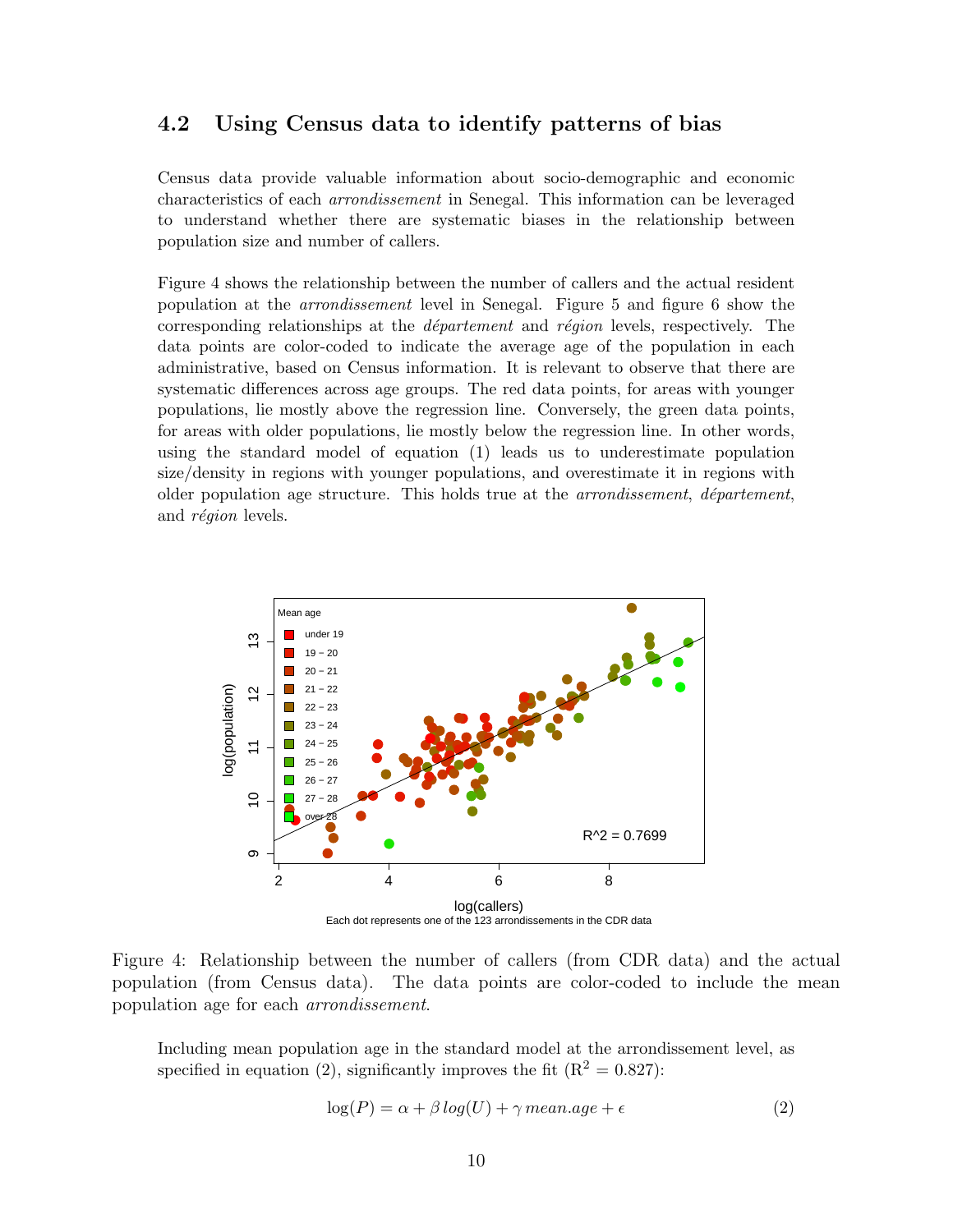

Figure 5: Relationship between the number of callers (from CDR data) and the actual population (from Census data). The data points are color-coded to include the mean population age for each *département*.



Figure 6: Relationship between the number of callers (from CDR data) and the actual population (from Census data). The data points are color-coded to include the mean population age for each  $r\acute{e}gion$ .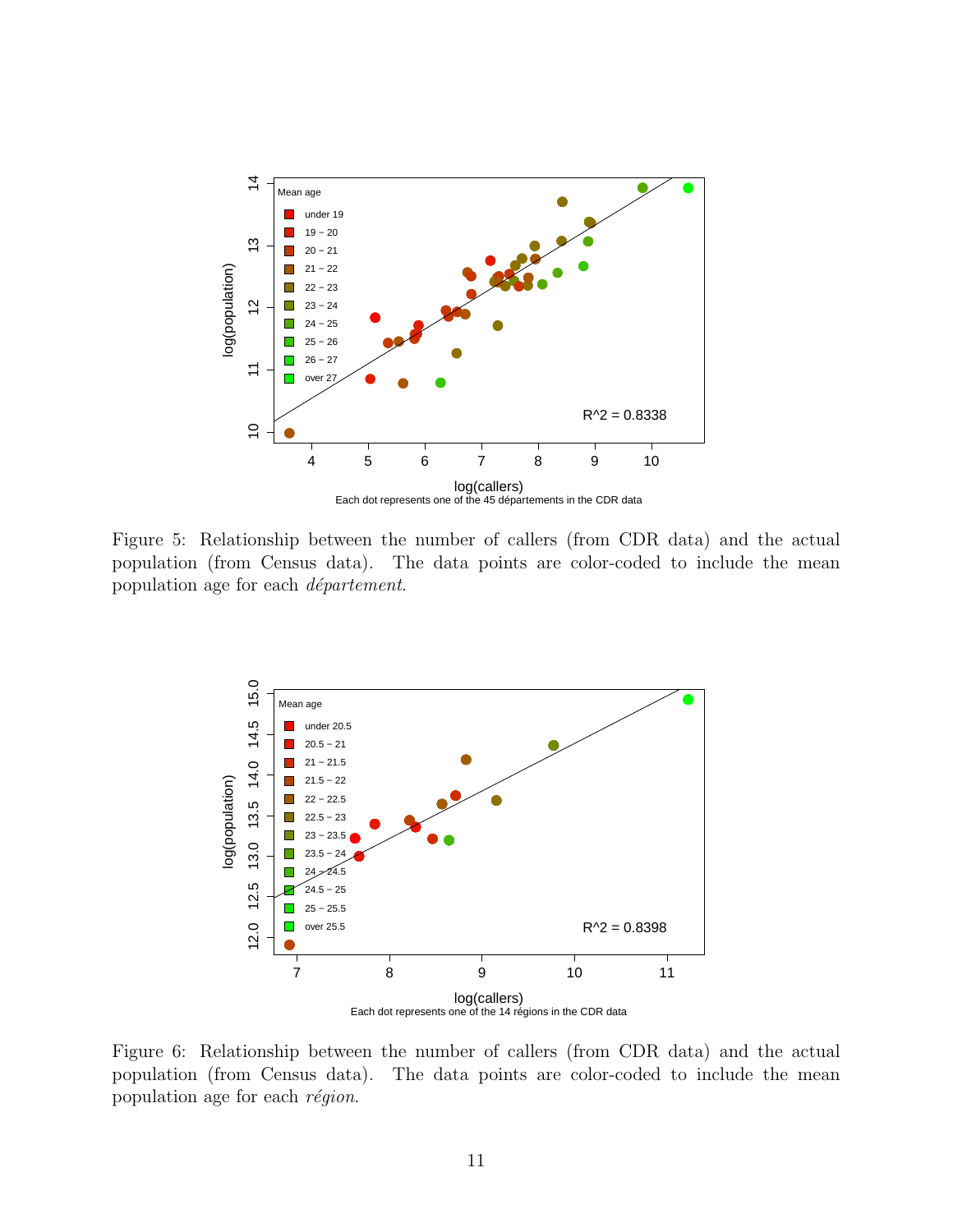| Intercept           | $10.644***$ |
|---------------------|-------------|
|                     | (0.393)     |
| log(callers)        | $0.597***$  |
|                     | (0.027)     |
| mean population age | $-0.135***$ |
|                     | (0.021)     |

Table 1: Regression coefficients and associated standard errors for the linear model where the dependent variable is the logarithm of population size for each arrondissement in Senegal.

As table 1 shows, the coefficient associated to average population age is negative and highly significant, indicating that, all else being equal, estimates of population size based on number of callers for regions with older population structure would be adjusted downwards as expected from the visualization in figure 4.



Adj R2 = 0.82422 Intercept = 10.644 Slope = 0.59693 P = 5.4518e−44

Figure 7: Fit for the regression model of population size on number of callers (log-log scale) for Senegal (2013).

The example that we discussed indicates that there are systematic differences in the relationship between callers and population size. Patterns emerge when rich data sets, like Census data, can be used to complement CDRs. Age is one of the most important demographic characteristics of a population. We showed that variations in age structure distort the relationship between number of callers and population size. Understanding the size and direction of distortions allows us to improve estimates of specific indicators of interest.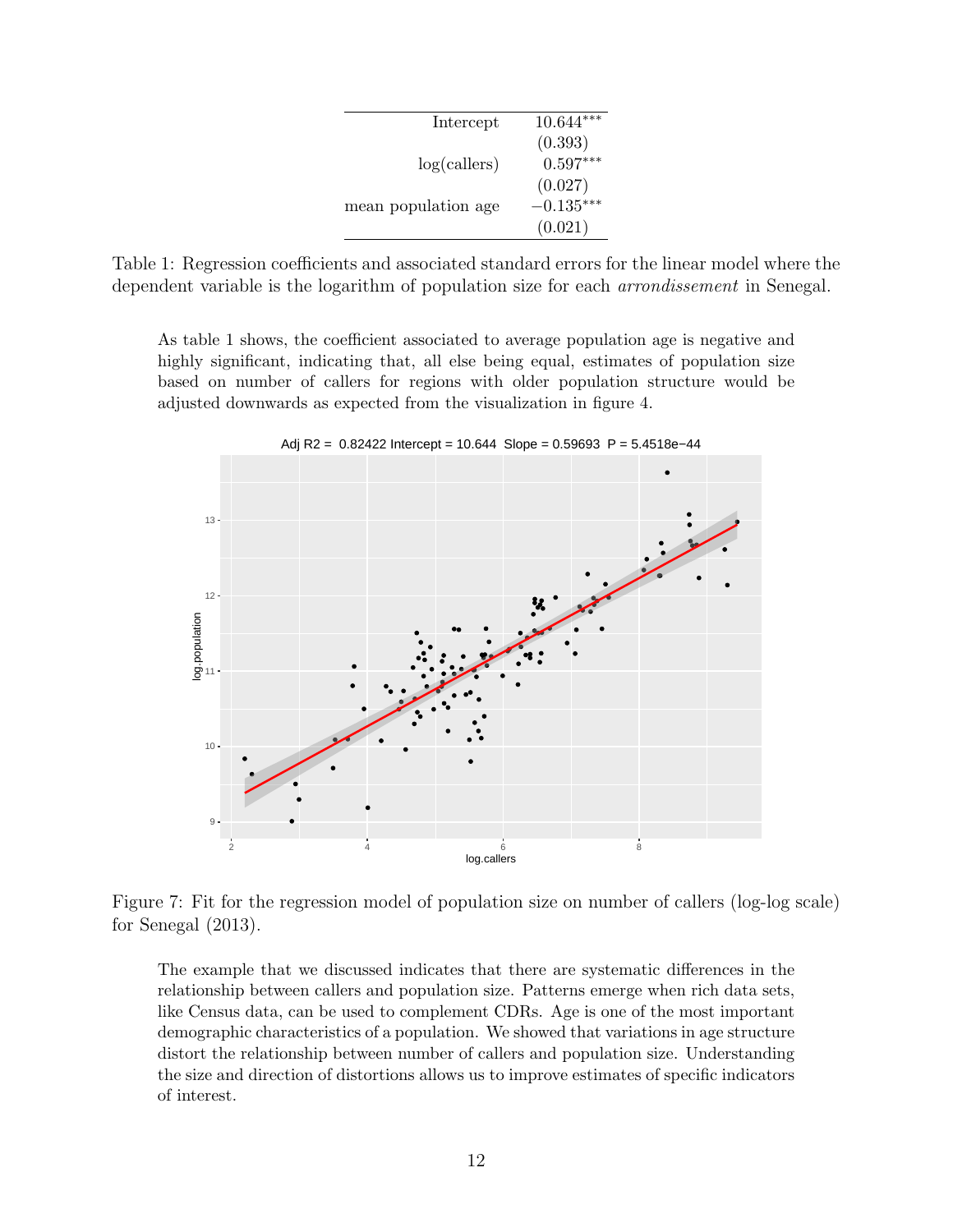So far we have discussed an illustrative example using age structure. Other potential confounding factors that are related to socio-economic characteristics of users (e.g., educational attainment) or behavioral differences in cell-phone use (e.g., differences between weekdays and weekends or between different months of the year) may also be considered. In our case, we do not have access to demographic information about the cell-phone users themselves (as this would have to be provided by the carrier), but controlling for the socio-economic and behavioral characteristics of each administrative area can be leveraged to improve estimates of population density.

## 5 Projecting the regression coefficients down to lower administrative levels

In this section, we explore the possibility of applying the regression results from the previous section across various levels of disaggregation.

In order to see whether the coefficients calculated at a given administrative level could be project down to smaller geographic areas, we calculated regression coefficients and fitted values at the *région* level, then used those coefficients to estimate population at the *département* level and *arrondissement* level. We also calculated the coefficients and fitted values at the *département* level and used them to estimate populations at the arrondissement level. Finally, we calculated the coefficients and fitted values at the arrondissement level. This was done for both the standard model in equation (1) and the model improved with mean age in equation (2).

We compared these population estimates to the Census populations for the corresponding administrative level, and calculated the mean absolute percentage error (MAPE) in each case. The results are presented in tables 2 and 3.

We notice that with standard model used in the literature, it seems hard to down-project. For instance, when estimating populations at the arrondissement level, the MAPE more the doubles, from  $2.80\%$  to 7.21%, when using fits from the *région* level (two levels up) instead of the arrondissement level itself. However, once we use information about mean age to improve the regression, as in equation (2), the marginal error still increase as we move to smaller geographic areas, but not at the same rate as it does without the additional information. Thus for the second regression, in the same situation, the MAPE only increases from 2.52% to 3.53%.

These results suggest that by adding certain explanatory variables such as age to the regression, we make our ability to extrapolate populations at smaller geographic levels much more robust than in the standard model.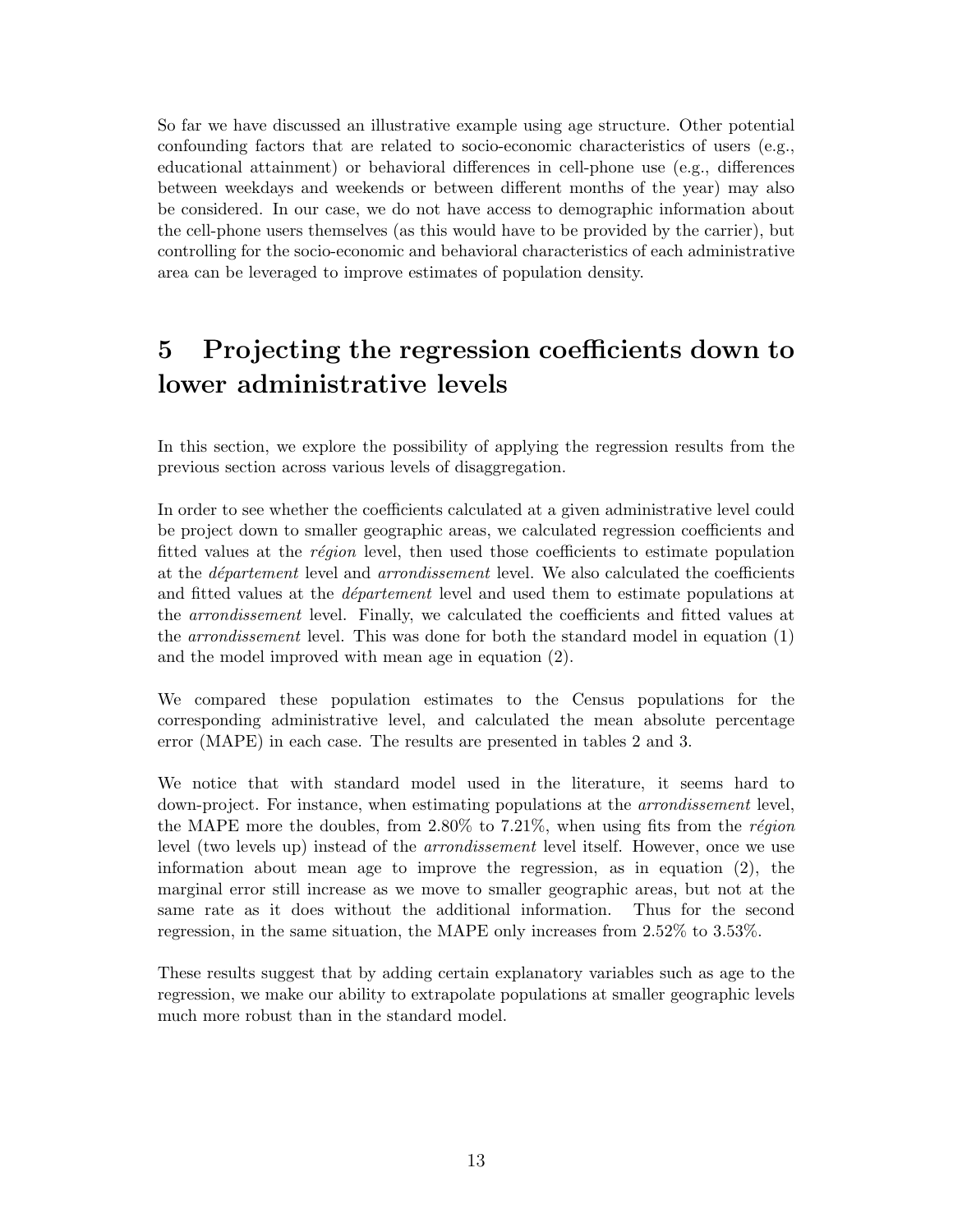|                              | Estimates of $log(population)$ at                   |          |          |
|------------------------------|-----------------------------------------------------|----------|----------|
|                              | arrondissement level département level région level |          |          |
| using coefficients fitted at |                                                     |          |          |
| <i>arrondissement</i> level  | 2.80\%                                              |          |          |
| <i>département</i> level     | $4.35\%$                                            | $1.90\%$ |          |
| région level                 | $7.21\%$                                            | $3.75\%$ | $1.51\%$ |

Table 2: Mean absolute percentage errors (MAPE) for the regression in equation (1).

|                              | Estimates of $log(population)$ at                   |                          |                          |
|------------------------------|-----------------------------------------------------|--------------------------|--------------------------|
|                              | arrondissement level département level région level |                          |                          |
| using coefficients fitted at |                                                     |                          |                          |
| <i>arrondissement</i> level  | $2.52\%$                                            | $\overline{\phantom{a}}$ | $\overline{\phantom{a}}$ |
| <i>département</i> level     | 3.16\%                                              | 1.68\%                   | $\overline{\phantom{a}}$ |
| région level                 | $3.53\%$                                            | 1.98%                    | $1.21\%$                 |

Table 3: Mean absolute percentage errors (MAPE) for the regression in equation (2).

## 6 Estimating Population change over time using a difference-in-differences approach

In this section we use a difference-in-differences approach to evaluate the extent to which the population density in certain geographic areas changes relative to other areas, and over time.

We chose regions within the Dakar area that have very similar cell-phone penetration rates. Figure 8 shows trends in the average number of cell-phone users for the arrondissements Grand Dakar and Parcelles Assainies, over the course of a year. The two regions show trends that are almost perfectly parallel.

Figure 9 shows trends in average number of cell-phone users for the arrondissements Grand Dakar and Dakar Plateau. These two arrondissements are also part of the greater Dakar area. Dakar Plateau is an important center for commercial activity and tourism.

The trend lines are parallel for the period between August and January. During this period, the trend is very similar to the one observed in figure 8 for Parcelles Assainies. Between February and July, the number of cell-phone users in the Dakar Plateau rapidly increases, suggesting that there might be a seasonal pattern that differentially affects the Dakar Plateau. In order to evaluate the size of the effect, we estimated the following difference-in-differences model:

$$
U_i^t = \beta_0 + \beta_1 G_i + \beta_2 T_t + \beta_3 G_i T_t + e_{it}
$$
\n(3)

where  $U_i^t$  is the number of cell-phone users for the regions of Dakar Plateau and Grand Dakar, over time.  $G_i$  is an indicator variable that is equal to 1 if the observation is for the region Dakar Plateau,  $0$  otherwise.  $T_t$  is an indicator variable that takes the value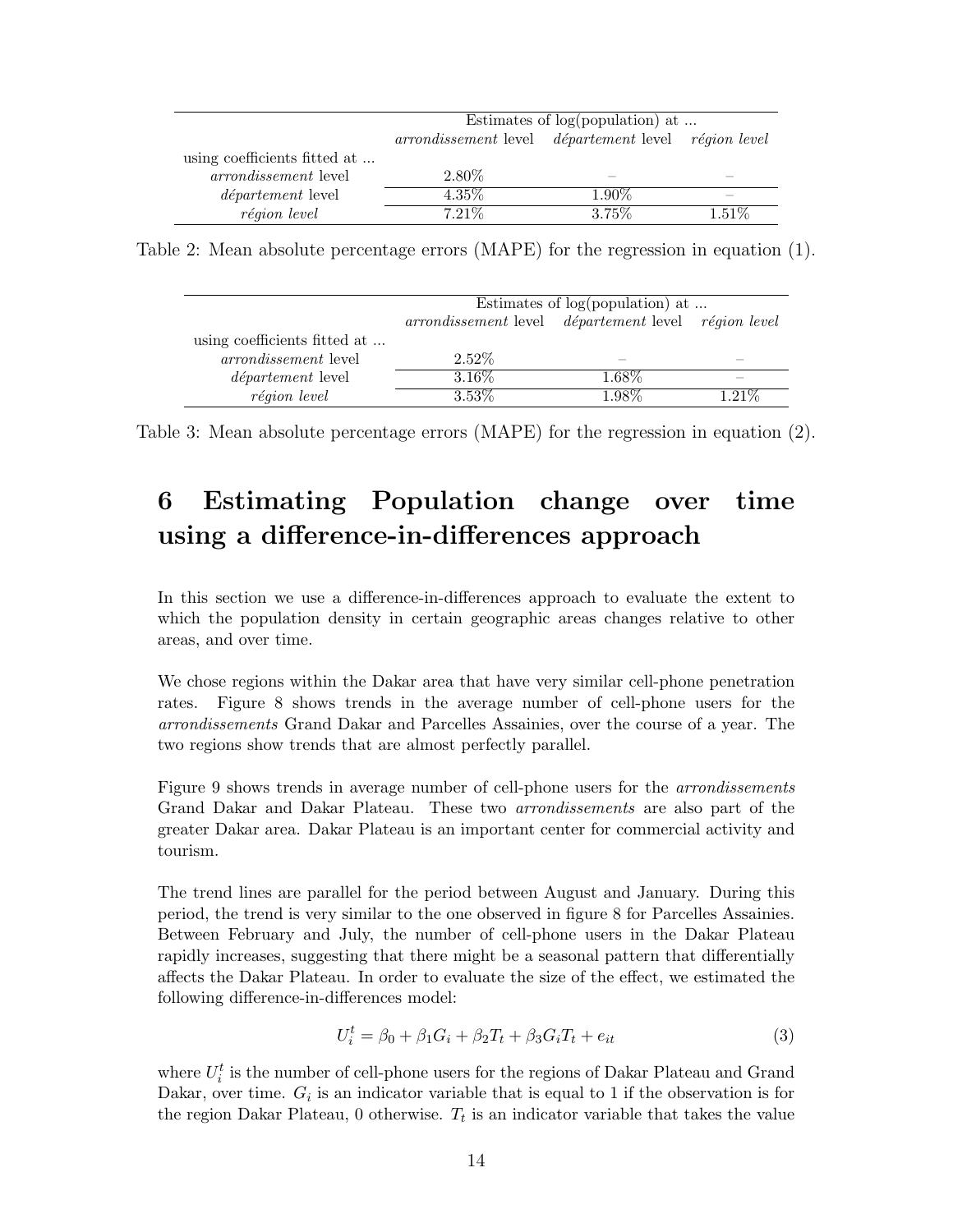

Figure 8: Average number of cell-phone users for the arrondissements Grand Dakar and Parcelles Assainies over the course of the year.



Figure 9: Average number of cell-phone users for the arrondissements Grand Dakar and Dakar Plateau over the course of the year.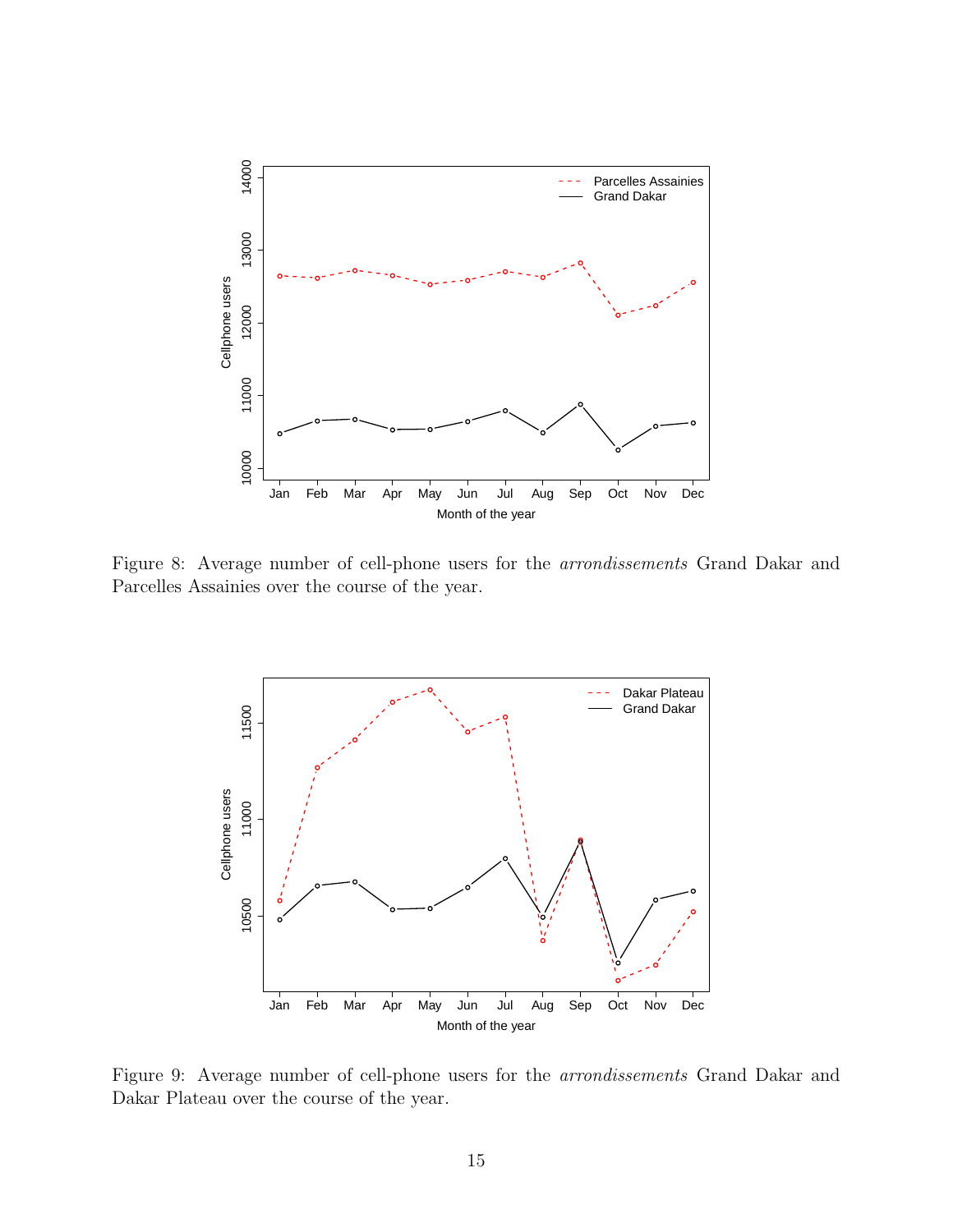1 during the period from February to July, 0 otherwise. The difference in difference estimator  $\hat{\delta}$  is equal to the estimate for the parameter  $\beta_3$ . The estimate for  $\beta_3$  is 940.67  $(s.e. = 154.12)$  and is highly significant. This is a large change in population size: based on the results form the regression models estimated in the previous section, the change in population size would be in the order of about 100 thousand people.

Although further investigation would be required to determine the reasons behind these changes in population size, we expect two main factors contribute to these differentials. The first one is temporary migration of workers, who spend part of the year in the city, during the dry months, and part of the year in the countryside, during the rain seasons, as they help family members with agricultural production. As second potential explanation is related to flows of tourists. In any case, this comparison of Grand Dakar, Dakar Plateau, and Parcelles Assainies demonstrates that, even in the absence of ground truth, CDRs can be used to infer relative changes over time in population size at the subnational level.

#### 7 Conclusions and Discussion

This paper builds on and feeds into a growing body of research on how Big Data can be leveraged to produce socio-economic and demographic estimates. Using CDR data from Orange's 2014 Data for Development Senegal Challenge and Census data from Senegal's 2013 Recensement Général de la Population et de l'Habitat, de l'Agriculture et de l'Elevage, we investigated the possibility of combining traditional and new data sources to understand patters of bias in CDRs and to improve estimates of demographic indicators based on CDR data.

Our results demonstrate that many of the potential sources of bias in a CDR dataset can be better understood and accounted for, given sufficient ground truth. Starting from a simple log-log model relating number of callers to population data from the Census, we looked for other variables in the Census that had similar values across areas where the model consistently over- of under-estimated the population size.

We observed, for instance, significant differences in the relationship between number of callers and population density for arrondissements with different age structures, and used this to improve the predictive power of our model. We also explored how well the regression fits from a given geographic level can be projected down to a lower geographic level. Although our model is fairly simple—in this case, we take the log-log model traditionally found in the literature, and add only age—it appears to be fairly robust to this sort of extrapolation. We then developed an approach based on a difference-indifferences regression to evaluate relative changes over time at the subnational level, demonstrating that some inference about population size is still possible in the absence of ground truth.

This model is a first step to show that accounting for sample selection bias is possible, given sufficient ground truth data, and it could be extended in multiple directions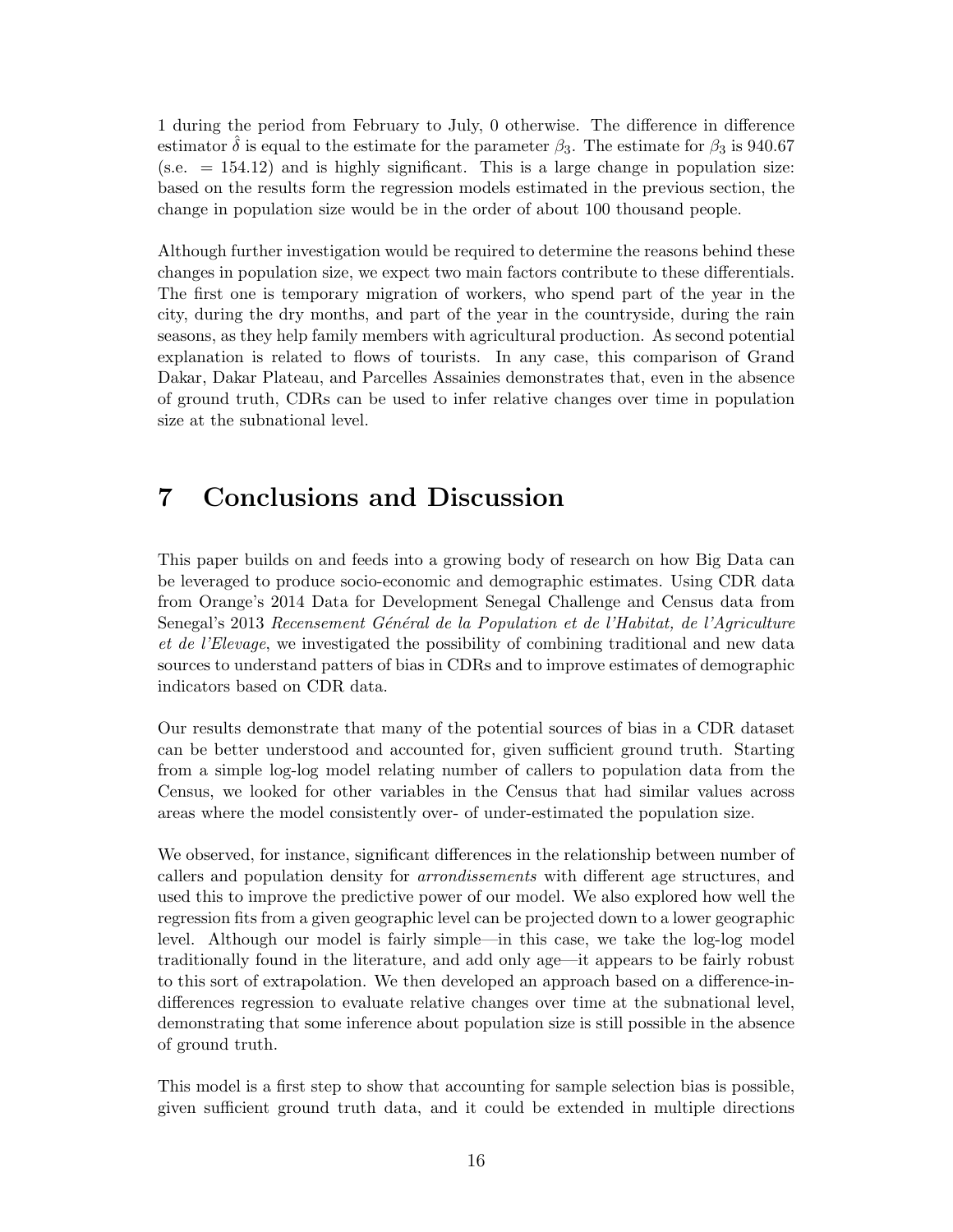depending on context. We hope that this work will show promising avenues for better assessing and addressing sample selection bias in Big Data sources and help spur the interest of demographers and other social scientists in fulfilling Big Data's potential and producing methods to generate development estimates.

### References

- [1] Agence Nationale de la Statistique et de la Démographie du Sénégal. Recensement Général de la Population et de l'Habitat, de l'Agriculture et de l'Elevage, 2013.
- [2] P. Ball, J. Klingner, and K. Lum. Beneblog: Technology Meets Society: Crowdsourced data is not a substitute for real statistics, Mar. 2011.
- [3] J. E. Blumenstock. Inferring patterns of internal migration from mobile phone call records: evidence from Rwanda. Information Technology for Development, 18(2):107–125, Apr. 2012.
- [4] F. Bruckschen, T. Schmid, and T. Zbiranski. Cookbook for a socio-demographic basket: Constructing key performance indicators with digital breadcrumbs. In Data for Development Challenge Senegal, Book of Abstracts: Scientific Papers, pages 122–131, MIT Media Lab, Cambridge, MA, 2014.
- [5] X. Chen and W. D. Nordhaus. Using luminosity data as a proxy for economic statistics. Proceedings of the National Academy of Sciences, 108(21):8589–8594, May 2011.
- [6] K. Crawford. The Hidden Biases in Big Data. Harvard Business Review, Apr. 2013.
- [7] Y. de Montjoye, Z. Smoreda, R. Trinquart, C. Ziemlicki, and V. D. Blondel. D4d-senegal: The second mobile phone data for development challenge. CoRR, abs/1407.4885, 2014.
- [8] P. Deville, C. Linard, S. Martin, M. Gilbert, F. R. Stevens, A. E. Gaughan, V. D. Blondel, and A. J. Tatem. Dynamic population mapping using mobile phone data. Proceedings of the National Academy of Sciences, 111(45):15888–15893, 2014.
- [9] W. Easterly and R. Levine. Africa's Growth Tragedy: Policies and Ethnic Divisions. The Quarterly Journal of Economics, 112(4):1203–1250, Nov. 1997.
- [10] Flowminder. Nepal Population Estimates as of May 1, 2015, May 2015.
- [11] GADM database of Global Administrative Areas. Version 2.8, Nov. 2015.
- [12] J. V. Henderson, A. Storeygard, and D. Weil. Measuring Economic Growth from Outer Space. Technical Report w15199, National Bureau of Economic Research, Cambridge, MA, July 2009.
- [13] R. Kulkarni, K. Haynes, R. Stough, and J. Riggle. Light based growth indicator (LBGI): exploratory analysis of developing a proxy for local economic growth based on night lights. Regional Science Policy & Practice,  $3(2):101-113$ ,  $2011$ .
- [14] E. Letouz´e, P. Vinck, and L. Kammourieh. The Law, Politics and Ethics of Cell Phone Data Analytics. Data-Pop Alliance, Apr. 2015.